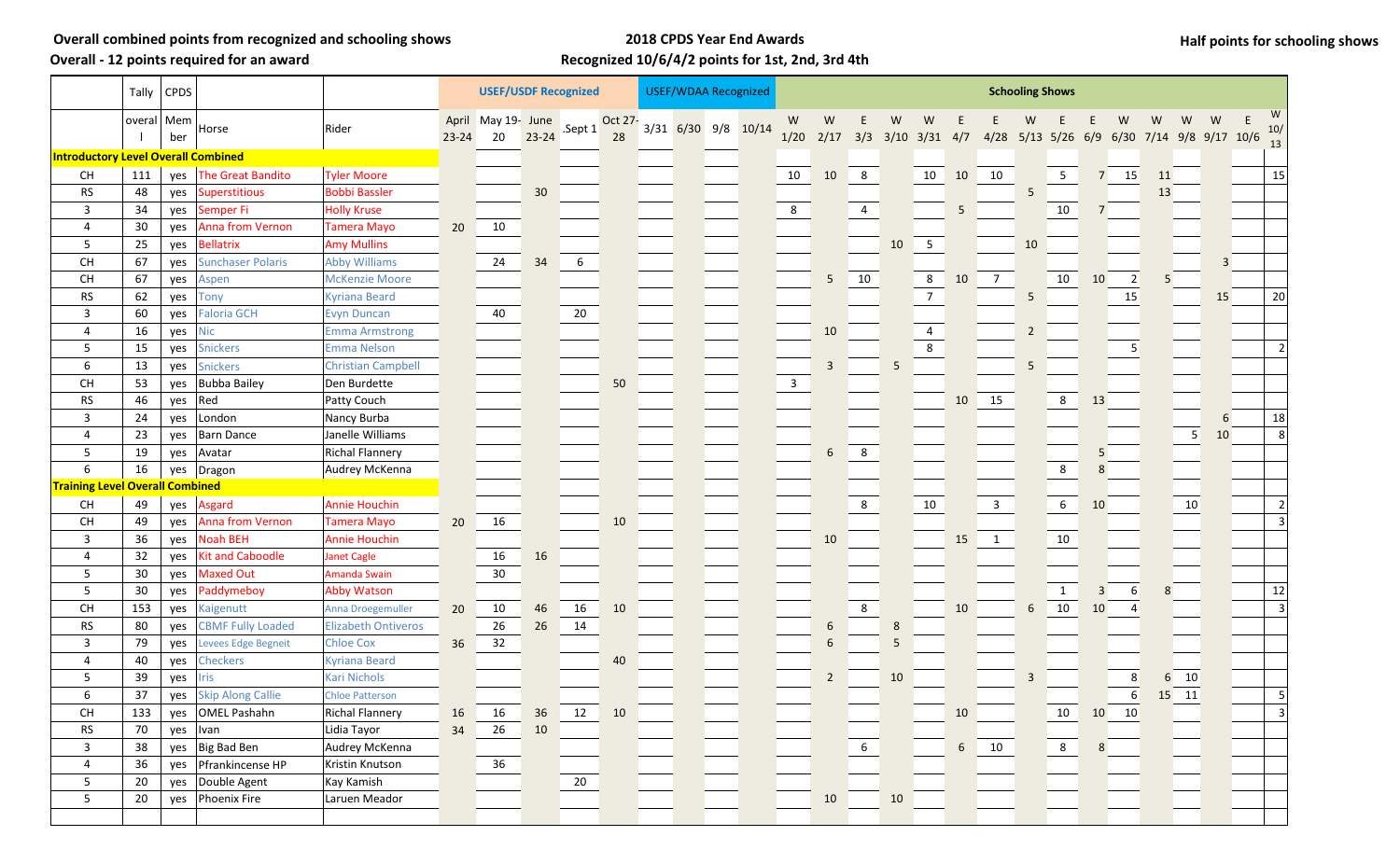### **Overall - 12 points required for an award**

### **2018 CPDS Year End Awards Recognized 10/6/4/2 points for 1st, 2nd, 3rd 4th**

**Half points for schooling shows**

|                                          | Tally      | $ $ CPDS |                         |                        | <b>USEF/WDAA Recognized</b><br><b>USEF/USDF Recognized</b> |                          |            |                |               |  |  |                     | <b>Schooling Shows</b> |                   |    |                          |                         |  |    |   |                                            |    |                 |                |                          |    |    |                |
|------------------------------------------|------------|----------|-------------------------|------------------------|------------------------------------------------------------|--------------------------|------------|----------------|---------------|--|--|---------------------|------------------------|-------------------|----|--------------------------|-------------------------|--|----|---|--------------------------------------------|----|-----------------|----------------|--------------------------|----|----|----------------|
|                                          | overal Mem | ber      | Horse                   | Rider                  | $23 - 24$                                                  | April May 19- June<br>20 | $23 - 24$  | .Sept 1        | Oct 27-<br>28 |  |  | 3/31 6/30 9/8 10/14 | W<br>1/20              | W<br>$2/17$ $3/3$ | E  | W<br>$3/10$ $3/31$ $4/7$ | W                       |  |    | W | 4/28 5/13 5/26 6/9 6/30 7/14 9/8 9/17 10/6 |    | W               | W              | W                        | W  | E. | W<br>10/<br>13 |
| <b>First Level Overall Combined</b>      |            |          |                         |                        |                                                            |                          |            |                |               |  |  |                     |                        |                   |    |                          |                         |  |    |   |                                            |    |                 |                |                          |    |    |                |
| <b>CH</b>                                | 143        | yes      | <b>Won Direction</b>    | <b>Courtney Vaughn</b> | 24                                                         | 18                       | 10         | 10             | 16            |  |  |                     | 10                     | 10                |    | 8                        | $7\overline{ }$         |  |    |   |                                            |    | 10 <sup>°</sup> | 10             | $\overline{\phantom{0}}$ |    |    |                |
| <b>RS</b>                                | 70         | yes      | <b>Radiance DMV</b>     | <b>Liz Dudley</b>      |                                                            | 40                       | 16         |                | 14            |  |  |                     |                        |                   |    |                          |                         |  |    |   |                                            |    |                 |                |                          |    |    |                |
| 3                                        | 69         | yes      | Mocha                   | Joanna Bartlett        | 24                                                         | 10                       | 10         | 14             | 8             |  |  |                     |                        |                   |    |                          | $\mathbf{3}$            |  |    |   |                                            |    |                 |                |                          |    |    |                |
| 4                                        | 42         | yes      | <b>Just Bob</b>         | Natalie McTagert       | 12                                                         | $12\,$                   | $\sqrt{6}$ |                | 12            |  |  |                     |                        |                   |    |                          |                         |  |    |   |                                            |    |                 |                |                          |    |    |                |
| 5                                        | 31         | yes      | Happy Go Lucky          | <b>Holly Fisher</b>    |                                                            | 10                       |            |                | 6             |  |  |                     |                        |                   |    |                          | $\overline{5}$          |  |    |   | 5 <sub>1</sub>                             | 5. |                 |                |                          |    |    |                |
| 6                                        | 22         | yes      | <b>Wretro Grayed WF</b> | <b>Molly Ralsin</b>    |                                                            |                          | 10         | $\overline{2}$ |               |  |  |                     |                        |                   |    |                          |                         |  | 10 |   |                                            |    |                 |                |                          |    |    |                |
| CH                                       | 35         | yes      | <b>Wie Ghetz</b>        | <b>Kari Nichols</b>    |                                                            | 10                       | 20         |                |               |  |  |                     |                        |                   |    |                          |                         |  |    | 5 |                                            |    |                 |                |                          |    |    |                |
| <b>RS</b>                                | 30         | yes      | <b>Bravo</b>            | Kendra McDermott       |                                                            | 30 <sup>°</sup>          |            |                |               |  |  |                     |                        |                   |    |                          |                         |  |    |   |                                            |    |                 |                |                          |    |    |                |
| 3                                        | 25         | yes      | RojoDiamante            | Kendra McDermott       |                                                            |                          |            |                |               |  |  |                     | $10\,$                 | 5                 | 10 |                          |                         |  |    |   |                                            |    |                 |                |                          |    |    |                |
| 4                                        | 15         | yes      | Iris                    | <b>Kari Nichols</b>    |                                                            |                          |            |                |               |  |  |                     |                        | $\overline{2}$    |    | 10                       |                         |  |    | 3 |                                            |    |                 |                |                          |    |    |                |
| CH                                       | 46         | yes      | OM EL Pashahn           | <b>Richal Flannery</b> |                                                            |                          | 6          |                | 20            |  |  |                     |                        |                   |    |                          |                         |  |    |   | 5 <sub>1</sub>                             | 5  | $5\phantom{.0}$ |                |                          |    |    |                |
| <b>RS</b>                                | 40         | yes      | Wrapsody                | <b>Heather Gelvin</b>  |                                                            | 40                       |            |                |               |  |  |                     |                        |                   |    |                          |                         |  |    |   |                                            |    |                 |                |                          |    |    |                |
| 3                                        | 32         | yes      | Ivan                    | Lidia Tayor            |                                                            | 12                       | 20         |                |               |  |  |                     |                        |                   |    |                          |                         |  |    |   |                                            |    |                 |                |                          |    |    |                |
| 4                                        | 30         | yes      | Dirty Harry Trotter     | Mary Covart            | 10                                                         |                          | 20         |                |               |  |  |                     |                        |                   |    |                          |                         |  |    |   |                                            |    |                 |                |                          |    |    |                |
| $\mathsf S$                              | 27         | yes      | Richnfree               | Stephanie Peck         |                                                            |                          |            |                |               |  |  |                     |                        |                   |    |                          |                         |  |    |   | $\overline{\mathbf{3}}$                    | 8  |                 |                |                          | 8  |    |                |
| <b>Second Level Overall Combined</b>     |            |          |                         |                        |                                                            |                          |            |                |               |  |  |                     |                        |                   |    |                          |                         |  |    |   |                                            |    |                 |                |                          |    |    |                |
| $\mathsf{CH}% \left( \mathcal{M}\right)$ | 128        | yes      | LR Ami Twilight         | <b>Olivia Mauldin</b>  | 40                                                         | 28                       | 40         |                |               |  |  |                     |                        | 10                |    | 10                       |                         |  |    |   |                                            |    |                 |                |                          |    |    |                |
| <b>RS</b>                                | 62         | yes      | <b>Bravo</b>            | <b>Kari Nichols</b>    |                                                            |                          |            | 20             | 32            |  |  |                     |                        |                   |    |                          |                         |  |    |   |                                            |    |                 |                | 10                       |    |    |                |
| $\mathsf 3$                              | 22         | yes      | <b>Bigen</b>            | Kendra McDermott       |                                                            |                          | 22         |                |               |  |  |                     |                        |                   |    |                          |                         |  |    |   |                                            |    |                 |                |                          |    |    |                |
| 4                                        | 20         | yes      | <b>Bravo</b>            | Kendra McDermott       |                                                            | 20                       |            |                |               |  |  |                     |                        |                   |    |                          |                         |  |    |   |                                            |    |                 |                |                          |    |    |                |
| CH                                       | 84         | yes      | <b>Titanium</b>         | <b>Christy Cook</b>    | 10                                                         | 16                       | 20         |                | 10            |  |  |                     | $5\overline{)}$        | 5                 |    | $\overline{3}$           | 5 <sub>1</sub>          |  |    |   |                                            |    |                 | 5 <sup>5</sup> |                          |    |    |                |
| <b>RS</b>                                | 36         | yes      | <b>Just Bob</b>         | Natalie McTagert       |                                                            | 16                       | 20         |                |               |  |  |                     |                        |                   |    |                          |                         |  |    |   |                                            |    |                 |                |                          |    |    |                |
| 3                                        | 30         | yes      | <b>Won Direction</b>    | <b>Courtney Vaughn</b> |                                                            |                          |            | 10             |               |  |  |                     |                        |                   |    |                          |                         |  |    |   |                                            |    |                 |                | 10                       |    |    | 10             |
| 3                                        | 30         | yes      | Radiance DMV            | <b>Liz Dudley</b>      |                                                            |                          |            | 10             | 20            |  |  |                     |                        |                   |    |                          |                         |  |    |   |                                            |    |                 |                |                          |    |    |                |
| 5                                        | 19         | yes      | Mocha                   | Joanna Bartlett        |                                                            |                          | 16         |                |               |  |  |                     |                        |                   |    |                          | $\overline{\mathbf{3}}$ |  |    |   |                                            |    |                 |                |                          |    |    |                |
| <b>CH</b>                                | 55         | yes      | Galant Prince von G     | Patty Couch            |                                                            |                          | 40         |                |               |  |  |                     |                        |                   | 10 |                          |                         |  |    |   |                                            |    |                 |                |                          |    |    |                |
| RS                                       | 20         | yes      | Constatjin              | Katie Edsall           |                                                            |                          |            |                |               |  |  |                     |                        |                   |    |                          |                         |  |    | 5 |                                            |    |                 |                |                          | 10 |    |                |
| 3                                        | 16         | yes      | Dirty Harry Trotter     | Mary Covart            | 16                                                         |                          |            |                |               |  |  |                     |                        |                   |    |                          |                         |  |    |   |                                            |    |                 |                |                          |    |    |                |
| <b>Third Level Overall Combined</b>      |            |          |                         |                        |                                                            |                          |            |                |               |  |  |                     |                        |                   |    |                          |                         |  |    |   |                                            |    |                 |                |                          |    |    |                |
| CH                                       | 165        | yes      | <b>Big Ben Hancock</b>  | <b>Nancy Etycheson</b> | 30                                                         | 32                       | 28         | 20             | 20            |  |  |                     | 5 <sub>1</sub>         | 10                |    |                          | $10\,$                  |  |    | 5 |                                            |    |                 |                |                          |    |    |                |
| ${\sf RS}$                               | 75         | yes      | <b>Clair NAF</b>        | <b>Tamera Mayo</b>     | $30\,$                                                     | 10                       |            | 6              | 16            |  |  |                     |                        |                   |    |                          | $\overline{\textbf{8}}$ |  |    |   |                                            |    |                 |                |                          |    |    |                |
| $\overline{3}$                           | 39         |          | yes Cassanova Kiss      | <b>Beth Circle</b>     | 6                                                          | $10\,$                   |            | 4              | 16            |  |  |                     |                        |                   |    |                          |                         |  |    |   |                                            |    |                 |                |                          |    |    |                |
| 4                                        | 35         | yes      | Lust in the Wind        | <b>Holly Luke</b>      |                                                            | 10                       | 20         |                |               |  |  |                     | $5\phantom{.0}$        |                   |    |                          |                         |  |    |   |                                            |    |                 |                |                          |    |    |                |
| 5                                        | 20         | yes      | Mantreh                 | Tamera Mayo            |                                                            | 14                       |            | 6              |               |  |  |                     |                        |                   |    |                          |                         |  |    |   |                                            |    |                 |                |                          |    |    |                |
| 5                                        | 20         | yes      | Titanium                | <b>Christy Cook</b>    |                                                            |                          |            |                | 10            |  |  |                     |                        |                   |    |                          |                         |  |    |   |                                            |    |                 | 5              |                          | 5  |    |                |
| CH                                       | 80         | yes      | Cobridge El Dorado      | Olivia Brackin         | 40                                                         | 40                       |            |                |               |  |  |                     |                        |                   |    |                          |                         |  |    |   |                                            |    |                 |                |                          |    |    |                |
| RS                                       | 15         | yes      | Genna                   | <b>Kari Nichols</b>    |                                                            |                          |            |                |               |  |  |                     | 10                     | 5                 |    |                          |                         |  |    |   |                                            |    |                 |                |                          |    |    |                |
| $\mathsf{CH}% \left( \mathcal{M}\right)$ | 40         | yes      | Liberty Road            | Heather Gelvin         |                                                            |                          | 30         |                |               |  |  |                     | 10                     |                   |    |                          |                         |  |    |   |                                            |    |                 |                |                          |    |    |                |
| <b>RS</b>                                | 30         | yes      | D'Ormonde               | Carolyn Hoekstra       | $10$                                                       |                          |            | $20\,$         |               |  |  |                     |                        |                   |    |                          |                         |  |    |   |                                            |    |                 |                |                          |    |    |                |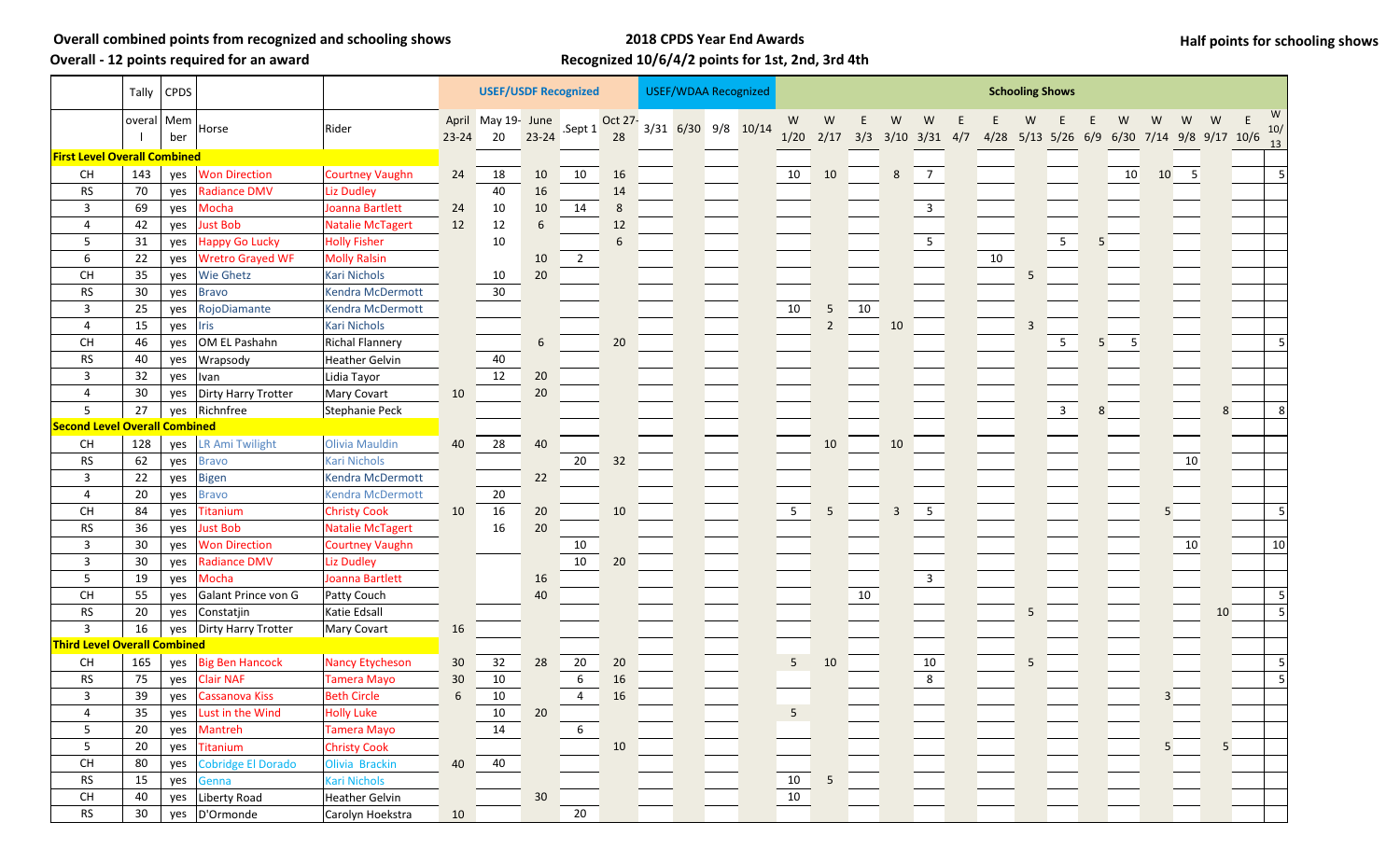**Overall - 12 points required for an award**

## **2018 CPDS Year End Awards Recognized 10/6/4/2 points for 1st, 2nd, 3rd 4th**

**Half points for schooling shows**

|                                             |              | Tally $ $ CPDS |                                                             |                        | <b>USEF/USDF Recognized</b> |                          |           |                 |               |    |            | <b>USEF/WDAA Recognized</b> |    | <b>Schooling Shows</b> |                   |   |                          |                         |  |                 |                                            |                 |                |    |    |   |     |
|---------------------------------------------|--------------|----------------|-------------------------------------------------------------|------------------------|-----------------------------|--------------------------|-----------|-----------------|---------------|----|------------|-----------------------------|----|------------------------|-------------------|---|--------------------------|-------------------------|--|-----------------|--------------------------------------------|-----------------|----------------|----|----|---|-----|
|                                             | overal   Mem | ber            | Horse                                                       | Rider                  | $23 - 24$                   | April May 19- June<br>20 | $23 - 24$ | Sept 1          | Oct 27-<br>28 |    |            | 3/31 6/30 9/8 10/14         |    | W<br>1/20              | W<br>$2/17$ $3/3$ | E | W<br>$3/10$ $3/31$ $4/7$ | W                       |  |                 | 4/28 5/13 5/26 6/9 6/30 7/14 9/8 9/17 10/6 |                 |                | w  | w  |   | 10/ |
| <b>Fourth Level Overall Combined</b>        |              |                |                                                             |                        |                             |                          |           |                 |               |    |            |                             |    |                        |                   |   |                          |                         |  |                 |                                            |                 |                |    |    |   | 13  |
| CH                                          | 45           | yes            | Lust in the Wind                                            | <b>Holly Luke</b>      | 20                          | 10                       |           |                 |               |    |            |                             |    |                        | 5                 |   | 5                        | $5\phantom{.0}$         |  |                 |                                            |                 |                |    |    |   |     |
| RS                                          | 38           | yes            | <b>Keeley</b>                                               | <b>Nancy Litach</b>    |                             |                          | 20        | 10              |               |    |            |                             |    |                        | 3                 |   |                          |                         |  |                 |                                            |                 |                |    | 5. |   |     |
| 3                                           | 13           | yes            | <b>Big Ben Hancock</b>                                      | <b>Nancy Etycheson</b> |                             |                          |           |                 | 8             |    |            |                             |    |                        |                   |   |                          |                         |  |                 |                                            |                 |                |    |    |   |     |
| 4                                           | 12           | yes            | Piloot                                                      | Jana Howell            |                             |                          |           |                 | 12            |    |            |                             |    |                        |                   |   |                          |                         |  |                 |                                            |                 |                |    |    |   |     |
| CH                                          | 26           | yes            | Deer Park Echoing Lark   Mary Shappee                       |                        |                             |                          | 16        | 10              |               |    |            |                             |    |                        |                   |   |                          |                         |  |                 |                                            |                 |                |    |    |   |     |
| CH                                          | 91           | yes            | Genna                                                       | Kari Nichols           | 20                          |                          | 20        | 10              | 20            |    |            |                             |    | $\mathbf{3}$           | 8                 |   |                          | 10                      |  |                 |                                            |                 |                |    |    |   |     |
| RS                                          | 20           | yes            | Lupo                                                        | <b>Kari Nichols</b>    |                             | 20                       |           |                 |               |    |            |                             |    |                        |                   |   |                          |                         |  |                 |                                            |                 |                |    |    |   |     |
| $\mathsf 3$                                 | 13           | yes            | Cartwheels Belle Star                                       | <b>Kari Nichols</b>    |                             |                          |           |                 |               |    |            |                             |    | $5\phantom{.0}$        | 5                 |   |                          | $\overline{\mathbf{3}}$ |  |                 |                                            |                 |                |    |    |   |     |
| <b>Prix St Georges Overall Combined</b>     |              |                |                                                             |                        |                             |                          |           |                 |               |    |            |                             |    |                        |                   |   |                          |                         |  |                 |                                            |                 |                |    |    |   |     |
| CH                                          | 41           | yes            | Piloot                                                      | Jana Howell            | 12                          | 8                        | 16        |                 |               |    |            |                             |    |                        |                   |   |                          | $5\overline{)}$         |  |                 |                                            |                 |                |    |    |   |     |
| <b>RS</b>                                   | 20           | yes            | <b>Sunset Blvd</b>                                          | <b>Stacey Gerling</b>  |                             | $20\,$                   |           |                 |               |    |            |                             |    |                        |                   |   |                          |                         |  |                 |                                            |                 |                |    |    |   |     |
| CH                                          | 69           | yes            | Genna                                                       | <b>Kari Nichols</b>    | 12                          | 12                       | 20        |                 | 20            |    |            |                             |    |                        |                   |   |                          |                         |  |                 |                                            |                 |                | -5 |    |   |     |
| <b>RS</b>                                   | 55           | yes            | <b>Ambition 7</b>                                           | <b>Kari Nichols</b>    | 20                          | 20                       |           | 10              |               |    |            |                             |    |                        |                   |   |                          | 5 <sub>1</sub>          |  |                 |                                            |                 |                |    |    |   |     |
| $\mathsf{CH}% \left( \mathcal{M}\right)$    | 63           | yes            | Rowan                                                       | Nancy Burba            | 16                          | 12                       |           | 10              | 20            |    |            |                             |    |                        | 5                 |   |                          |                         |  |                 |                                            |                 |                |    |    |   |     |
| <b>Intermediate I Overall Combined</b>      |              |                |                                                             |                        |                             |                          |           |                 |               |    |            |                             |    |                        |                   |   |                          |                         |  |                 |                                            |                 |                |    |    |   |     |
| CH                                          | 16           | yes            | <b>Buena Vista</b>                                          | <b>Chris Cashel</b>    |                             |                          |           |                 | 16            |    |            |                             |    |                        |                   |   |                          |                         |  |                 |                                            |                 |                |    |    |   |     |
| Intermediate II Overall Combined            |              |                |                                                             |                        |                             |                          |           |                 |               |    |            |                             |    |                        |                   |   |                          |                         |  |                 |                                            |                 |                |    |    |   |     |
| CH                                          | 26           | yes            | Vashti                                                      | Kristin Knutson        | 6                           | 10                       |           |                 | 10            |    |            |                             |    |                        |                   |   |                          |                         |  |                 |                                            |                 |                |    |    |   |     |
| <b>Grand Prix Overall Combined</b>          |              |                |                                                             |                        |                             |                          |           |                 |               |    |            |                             |    |                        |                   |   |                          |                         |  |                 |                                            |                 |                |    |    |   |     |
| CH                                          | 20           | yes            | Vashti                                                      | Kristin Knutson        | 10                          |                          | 10        |                 |               |    |            |                             |    |                        |                   |   |                          |                         |  |                 |                                            |                 |                |    |    |   |     |
| CH                                          | 20           | yes            | Daphene                                                     | <b>Marty Hunt</b>      | 20                          |                          |           |                 |               |    |            |                             |    |                        |                   |   |                          |                         |  |                 |                                            |                 |                |    |    |   |     |
| ${\sf RS}$                                  | 16           | yes            | <b>Nessessity</b>                                           | Traci Jackson          | 16                          |                          |           |                 |               |    |            |                             |    |                        |                   |   |                          |                         |  |                 |                                            |                 |                |    |    |   |     |
| <b>Sport Horse in Hand Overall Combined</b> |              |                |                                                             |                        |                             |                          |           |                 |               |    |            |                             |    |                        |                   |   |                          |                         |  |                 |                                            |                 |                |    |    |   |     |
| CH                                          | 20           |                | yes   Barn Dance                                            | Janelle Williams       |                             |                          |           |                 |               |    |            |                             |    |                        |                   |   |                          |                         |  | $5\overline{)}$ |                                            | $5\overline{)}$ | 5              |    |    | 5 |     |
| <b>Musical Freestyle Overall Combined</b>   |              |                |                                                             |                        |                             |                          |           |                 |               |    |            |                             |    |                        |                   |   |                          |                         |  |                 |                                            |                 |                |    |    |   |     |
| CH                                          | 48           | yes            | Anna From Vernon                                            | Tamera Mayo            |                             | 8                        |           | $6\phantom{.}6$ | 24            |    |            |                             |    |                        |                   |   |                          |                         |  |                 |                                            |                 |                |    |    |   | 10  |
| <b>RS</b>                                   | 44           | yes            | Clair NAF                                                   | Tamera Mayo            | 8                           | $\overline{4}$           |           | $\overline{2}$  | 12            |    |            |                             |    |                        | 5                 |   | 5                        | 5 <sub>1</sub>          |  |                 |                                            |                 |                |    |    |   |     |
| 3                                           | 35           | yes            | Peter Pan                                                   | Susan Lang             | 12                          | $20\,$                   |           |                 |               |    |            |                             |    |                        |                   |   |                          |                         |  |                 |                                            |                 |                |    |    |   |     |
| 4                                           | 29           | yes            | Happy Go Lucky                                              | <b>Holly Fisher</b>    | 10                          | 6                        |           |                 |               |    |            |                             |    |                        |                   |   |                          | $\mathbf{3}$            |  |                 |                                            | 5 <sub>1</sub>  |                |    |    |   |     |
| 5                                           | 20           | yes            | Sandro Skip                                                 | Kristin Knutson        |                             |                          | 20        |                 |               |    |            |                             |    |                        |                   |   |                          |                         |  |                 |                                            |                 |                |    |    |   |     |
| 6                                           |              |                | 14   yes   Vashti                                           | Kristin Knutson        |                             |                          |           |                 | 10            |    |            |                             |    |                        |                   |   |                          |                         |  |                 |                                            |                 |                |    |    |   |     |
|                                             |              |                | <b>Western Dressage Introductory Level Overall Combined</b> |                        |                             |                          |           |                 |               |    |            |                             |    |                        |                   |   |                          |                         |  |                 |                                            |                 |                |    |    |   |     |
| $\mathsf{CH}% \left( \mathcal{M}\right)$    | 70           |                | yes PWR Smart Alex                                          | <b>Angie Stokes</b>    |                             |                          |           |                 |               | 10 | 20         | 30                          |    |                        |                   |   |                          |                         |  |                 |                                            |                 |                |    |    |   | 10  |
| <b>RS</b>                                   | 53           | yes            | Thunder's Fancy Finegan Chris Hicks                         |                        |                             |                          |           |                 |               |    | $\sqrt{6}$ | $\overline{4}$              |    |                        |                   |   | 8                        |                         |  |                 |                                            | $5\quad 5$      | 5 <sub>5</sub> |    | 20 |   |     |
| 3                                           | 48           | yes            | <b>LA Peppermint Patty</b>                                  | Pat Lowe               |                             |                          |           |                 |               |    |            | 14                          | 24 |                        |                   |   |                          |                         |  |                 |                                            |                 |                |    |    |   | 10  |
| $\overline{4}$                              | 20           | yes            | <b>Lord Tyrion Lanister</b>                                 | <b>Marlene Miller</b>  |                             |                          |           |                 |               |    |            |                             |    | 10                     |                   |   | 5                        |                         |  | 5 <sub>5</sub>  |                                            |                 |                |    |    |   |     |
| $\overline{4}$                              | 20           | yes            | Lily                                                        | <b>Nancy Spring</b>    |                             |                          |           |                 |               |    |            |                             |    |                        |                   |   |                          |                         |  | 10 10           |                                            |                 |                |    |    |   |     |
| 6                                           | 18           |                | yes Rowdy                                                   | <b>Sherry Bross</b>    |                             |                          |           |                 |               |    |            | 18                          |    |                        |                   |   |                          |                         |  |                 |                                            |                 |                |    |    |   |     |